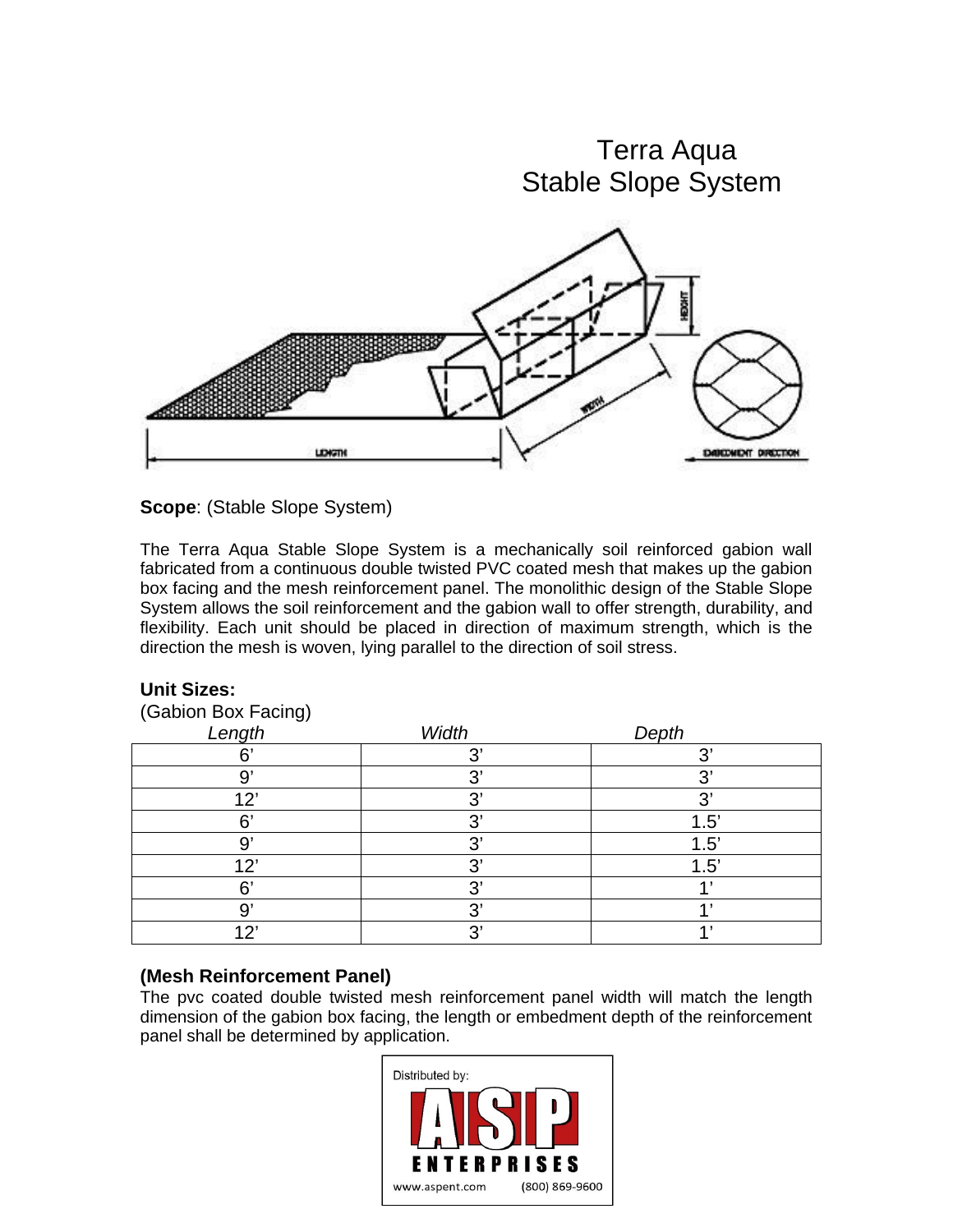# **Terra Aqua Stable Slope Mechanically Stabilized Earth Gabion Wall**

## A. Units

- 1. A.1 Wire Mesh
	- a) Polyvinyl chloride coated galvanized steel wire, Class 3, Finish 5, soft, in accordance with ASTM A641.
	- b) Zinc coated in accordance with ASSTM A641, Class 3, soft, tested in accordance with ASTM A90.
	- c) Polyvinyl Chloride Coating- All wire used in the fabrication of the units and in the wiring operations during construction shall, after zinc coating, have extruded onto it a coating of polyvinyl chloride, otherwise referred to as PVC. The coating shall be gray in color unless otherwise specified. The pvc coating shall be of nominal thickness 0.0216 inches and shall nowhere be less than 0.015 inches in thickness. It shall be capable of resisting deleterious effects of salt spray, UV rays and abrasion. It shall not show any significant material difference in its initial characteristics after 3000 hours accelerated exposure according to ASTM B117, ASTM D1499 and ASTM G23 and after 200 cycles according to ASTM Method D1242, Method B.
	- d) Wire core for mesh diameter: 2.7 mm Wire core plus pvc coating diameter: 3.8 mm Wire core for selvedge- 3.4 mm Wire core plus pvc coating for selvedge: 4.5 mm Wire core for lacing wire diameter: 2.2 mm Wire core plus pvc coating for lacing wire: 3.2 mm
	- e) Mesh opening: Nominal 8x10cm (3.25 x 4.50 inches)
	- f) Tensile strength of wire: 60,000 75,000 psi according to ASTM A641 soft
	- g) Tensile strength of pvc mesh: 42.3 kn/m (2900 lbs/ft) minimum pulled parallel to wire twists.

### B. Tolerances

- 1. Wire- tolerances on the diameter of all wire in the above section shall be subject to a tolerance of 0.004 inches in accordance with ASTM A641 Table 3.
- 2. Units- tolerances shall be of plus or minus 5% on the manufacturers stated unit dimensions.

### C. FABRICATION

- 1. Units shall be made from non-raveling, double twisted hexagonal wire mesh. The mesh will have the ability to resist pulling apart at the twists or connections forming the mesh when a single wire in a mesh section is cut.
- 2. Units shall be of singe piece construction. They shall be fabricated so that the lid, Front, base and reinforcement panel are continuous and made from the same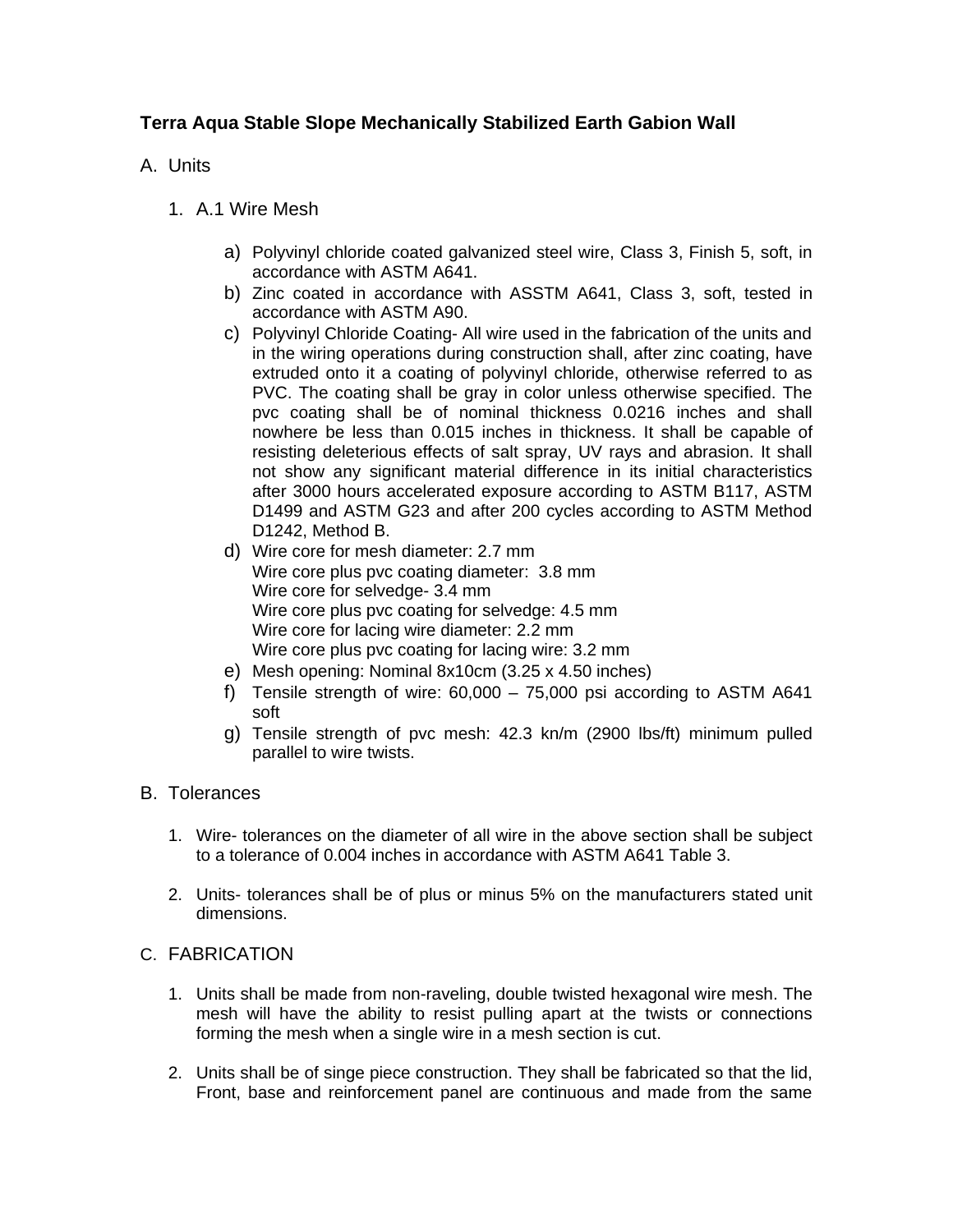panel with no joints. The back face and end panels shall be attached to the base in the factory in such a manner that no additional tying at this juncture shall be necessary.

- 3. All perimeter edges of the mesh forming the units, including end panels tops and internal diaphragms, shall be terminated with a selvedge wire. For sound structural integrity the unit mesh wires shall be wrapped around the selvedge wire with a minimum of one and one half turns.
- D. Wire Mesh Tests
	- 1. Elongation- If test shall be made they shall be made on the wire before fabrication of the units on a sample 12 inches long. Elongation shall not be less than 12%.
	- 2. Strength- The wire mesh shall not rupture when subjected to a load of 27 kn (6000 lbs) when applied as follows:
		- a) Clamp a section 2 meters 6' long, not less than 1 meter 3' wide including selvedge bindings, for 1 meter along the width, or in the middle of widths greater than 1 meter, with the excess falling free on each side.
		- b) Apply tension to elongate the section 10%.
		- c) Apply the load, 27kn (6000 lbs) as stated above, to a 0.093 square meter are located approximately in the center of the sample between the clamps. The direction of the load should be perpendicular to the tension force direction an be applied with a circular ram bead with the edges beveled or rounded to prevent cutting the wires.
- E. Gabion Basket Filling
	- 1. The gabion basket facing shall be filled with hard, durable stone fill varying in dimensions from  $4" - 8"$  in diameter. The rock shall not exceed 50% wear as determined by AASHTO Designation: T96. The rock shall not exceed 12% weighted loss after five cycles of the sodium sulfate soundness of aggregate test AASHTO Designation: T104.

#### F. Assembling

1. Units shall be assembled and erected according to manufacturer's instructions and project specifications. Units are supplied folded flat and packed in bundles. Single units shall be removed from the bundle, unfolded on a hard flat surface, and have all kinks and bends worked out before assembly. The reinforcement panels may be left folded up until the baskets are placed in position. The unit shall then be assembled individually by erecting the front and back, ends and diaphragms, ensuring that all creases are in the correct position and the tops of all sides satisfactorily.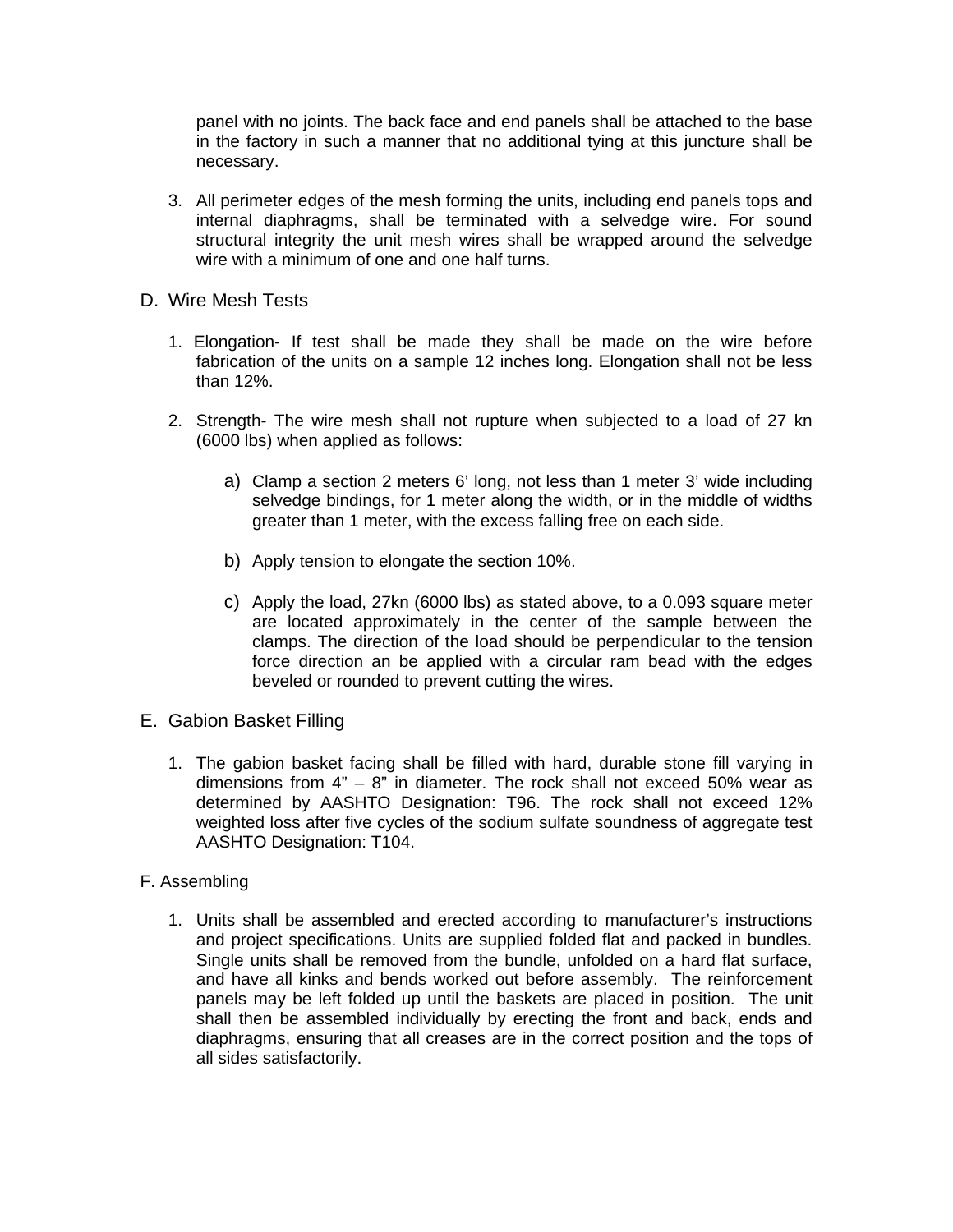- 2. The four corners of the unit shall be connected first followed by the edge wires of internal diaphragms to the sides. The edge seam connection and the diaphragms to side connection should be accomplished by using lacing wire or approved interlocking fasteners.
- 3. Acceptable lacing wire has been described in previous Section A, paragraph A. 1.d The recommended procedure to apply lacing wire consists of cutting a sufficient length of lacing wire, approximately  $1.4 - 1.5$  meters  $(4.5<sup>n</sup> - 5<sup>n</sup>)$  long. L Secure one end of the wire by looping and twisting, then proceed to lace with alternating single and double loops at approximately 5 inch intervals. Then securely fasten the other end of the lacing wire. This procedure shall develop a joint strength of 1200 lbs / ft for PVC and 1400 lbs / ft for galvanized gabions.
- 4. The installation of recommended fasteners should be carried out in accordance with the contract specifications. Acceptable fasteners for joining PVC coated units shall be formed from 0.120 inch minimum diameter stainless steel wire having high tensile strength and shall conform to ASTM A313, Type 302, Class 1. Fasteners shall produce a four-wire selvedge joint of 1200 lbs / ft for PVC and 1400 lbs / ft for galvanized gabions, while remaining locked or overlapped a minimum of 1 inch.

G. Installation and Placement

- 1. The assembled units are carried to the job site and placed in their proper location. For structural integrity, the adjoining empty units must be securely joined together using the same connecting procedures described in Section F, paragraph 3 and 4 along with the vertical edges and the top edge of their contract surfaces in order to obtain a monolithic structure. An approved corner closure tools shall be used to adjoin adjacent gabions to insure a tight neat seam and minimize gabion wire joint deformation.
- 2. The reinforcement panels are then unfolded onto the compacted backfill. It is not necessary to attach the reinforcement panels to each other with lacing wire or fasteners except at one point approximately 3' behind the back panel for alignment purposes.
- 3. After the lower tier of units is filled, closed and the backfill compacted, the next tier of units is placed on top and shall be connected to the lower tier along the front edge of the contact surface, using the same connecting procedure described in Section F, F.3 and 4.

### H. Filling

- 1. Units shall be filled with stone as described in Basket Fill Section E.
- 2. Units may be filled by almost any type of earth handling equipment. Some manual stone adjustment during the filling operation is required to minimize voids. It is also recommended that the stone against the exposed faces of the units be hand-stacked to give a neat, compact and attractive appearance. Care shall be taken when placing fill material to assure that the sheathing of the PVC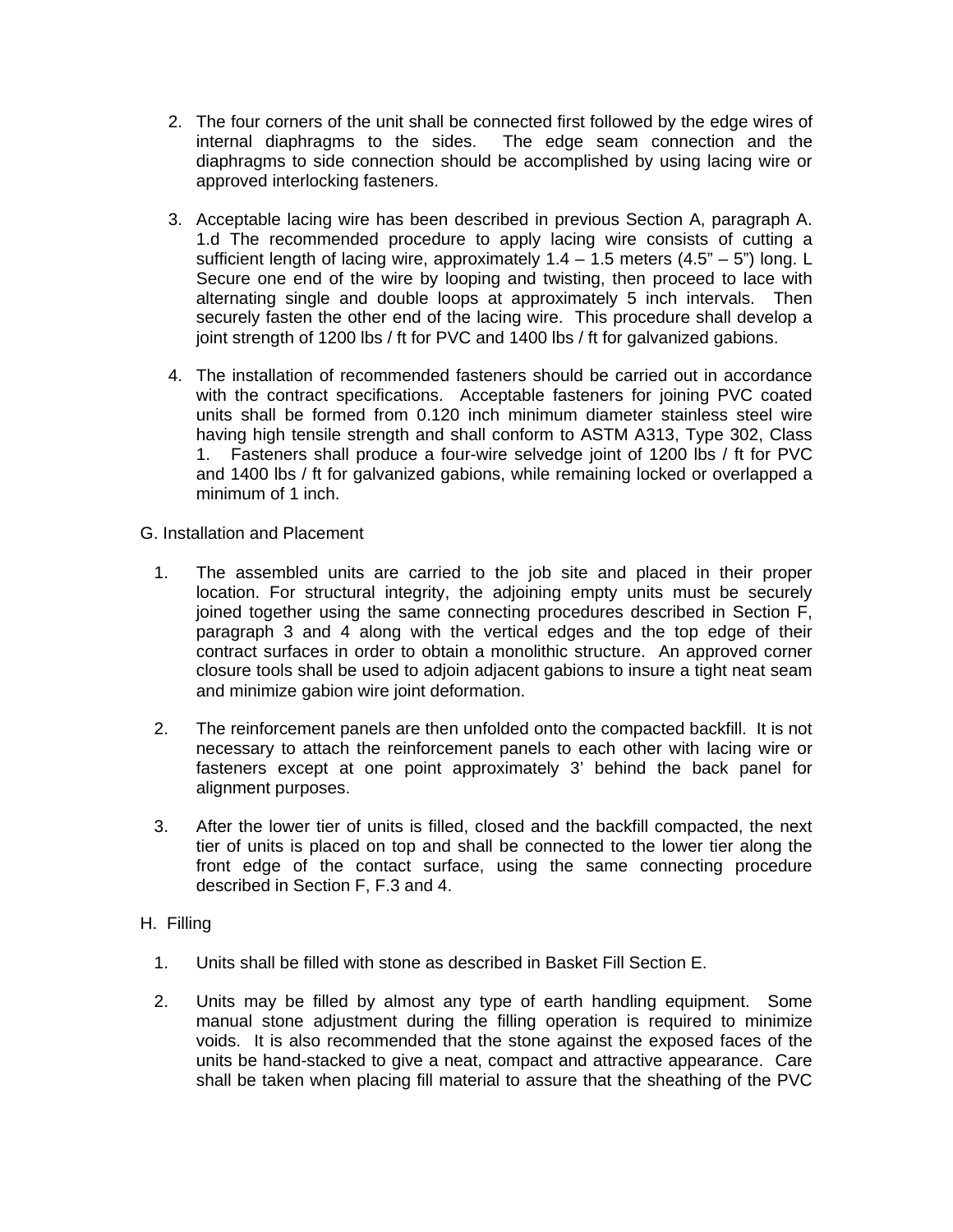coated units will not be broken or damaged. The stone should not be dumped from a height greater than  $2' - 3'$  above the top of the gabion units.

- 3. The individual cells of the units in any row shall be filled in stages so that local Deformation may be avoided. That is, at no time shall any cell be filled to a depth exceeding 1' more than an adjoining cell. It is also recommended to slightly overfill the gabion on approximately  $2" - 4"$  above the top of the gabion unit to allow for settlement.
- 4. Well-packed filling of units without undue bulging, and secure lacing and/or fastening, is essential in all structures.
- I. Filter Fabric Placement
	- 1. Filter Fabric shall be placed so as to completely cover the back of the unit with 1' of excess material to be folded toward the backfill at both the top and bottom along the reinforcement panels. The fabric shall be attached to the top of the back panel with either lacing wire or approved fasteners every 18 inches. The type of fabric will be dependent upon the fill material furnished. The fabric shall be selected based upon gradation samples and approved by the Design Engineer.
- K. Internal Connecting Wires
	- 1. Internal connecting wires are used to prevent the front face of the units from bulging as additional rows or layers are placed on top of the existing layers.
	- 2. 3' high units shall be filled in three layers 1' at a time. After the placement of each layer, two connecting wires shall be placed to connect the exposed face of a cell to the opposite side of the cell. The wire shall be looped around two mesh openings and the ends of the wires shall be securely twisted to prevent its loosening. An exposed front face is any side of a cell that will be exposed or unsupported after the structure is completed.
	- 3. 1.5' high units shall be filled in two layers 9" at a time. After the placement of each layer two connecting wires shall be placed to connect the exposed face of a cell to the opposite side of the cell. L the wire shall e looped around two mesh openings and the ends of the wire shall be twisted to prevent its loosening.

## L. Lid closing

- 1. The lid shall be stretched tight over the filling of the stone until the lid meets the perimeter edges of the unit. This operation shall be accomplished by using an approved lid closing tool. The lid shall then be tightly fastened along all edges, ends and tops of the diaphragms in the same manner as described in Section F, F.3 and F.4.
- 2. Upon completion, the structure shall be checked and all ends of wire shall be folded into the structure. Well-packed filling without undue bulging and secure lacing and/or fastening is essential in all structures.